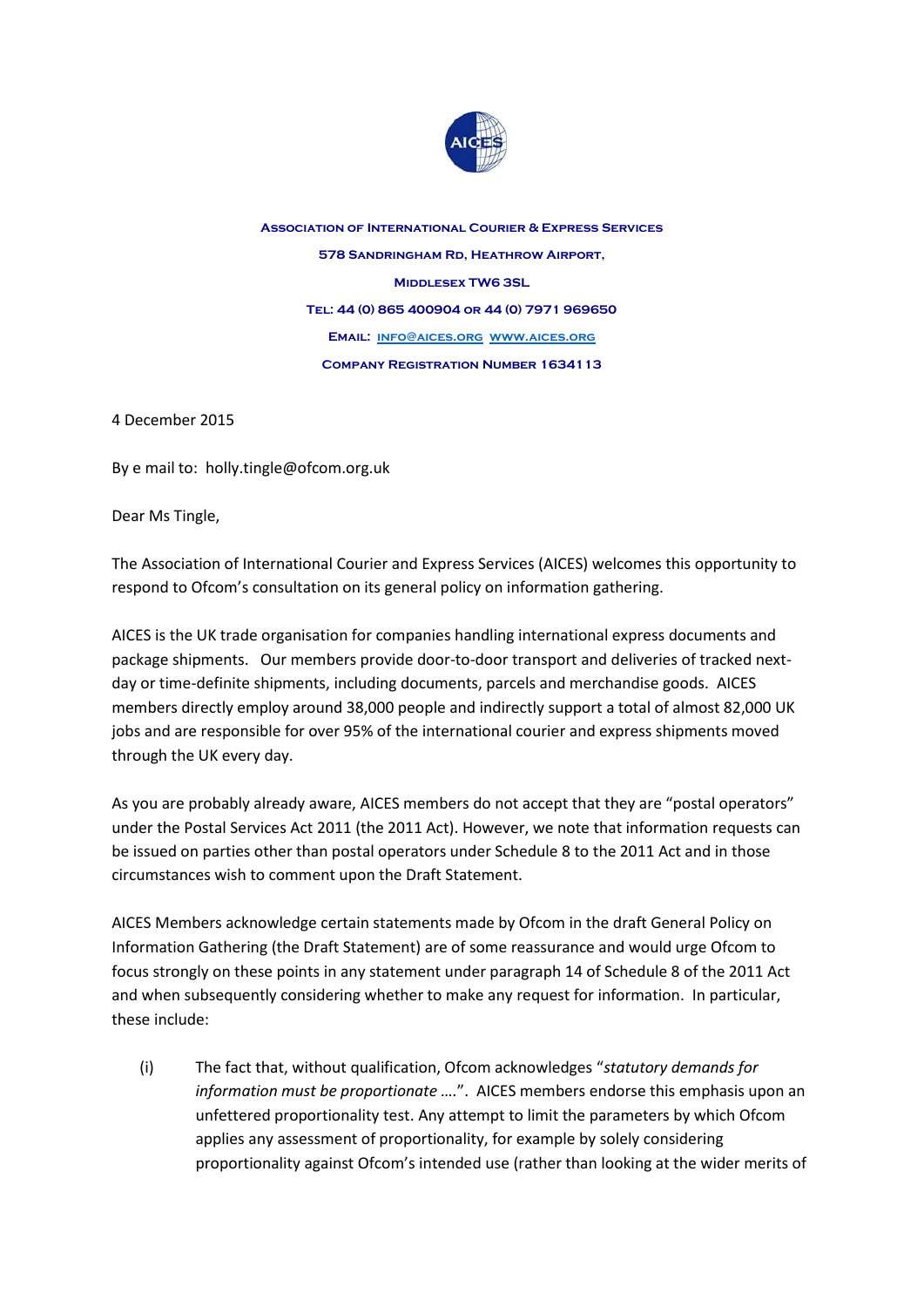requesting information from specific entities, including the effects upon, or appropriateness of asking, those entities), would distort and subvert Ofcom's regulatory approach.

(ii) The recognition (albeit in a limited context) that Ofcom must seek "*to minimise the burden placed on those from whom information is requested*". In particular, Ofcom should not seek information from those who have operated competitively for many years in sectors far detached from the universal post service sector (such as the international express courier sector) without extreme justification.

However, the AICES Members have very serious concerns over Ofcom's general approach to in the draft statement of information gathering. In particular:

- The Draft Statement seeks to impose a single general statement across separate and distinct regulatory fields, namely Communications Act 2003 (the 2003 Act), the Wireless Telegraphy Act 2006 and the 2011 Act. The postal services sector, regulated under an entirely different regulatory and statutory scheme, should be treated entirely separately from the other sectors.
- The statement under paragraph 14 of Schedule 8 was clearly intended to be specific to the 2011 Act. If Parliament had intended a general statement relating to all Ofcom's various information request powers, then it would have simply amended the 2003 Act, not imposed a specific statutory requirement under the very terms of the 2011 Act.
- The requirement to publish a statement of general policy separately in respect of postal services is indeed clear from s. 55 of the 2011 Act. That expressly states that Schedule 8 and information gathering is "*for the purpose of carrying out their functions in relation to postal services or related purposes*". Paragraph 14 is plainly focussed upon that.
- The 2011 Act contains statutory provisions that are unique to postal services and cannot be exercised or applied for uses in an identical manner to, for example, the information gathering powers under s. 135 et seq. of the 2003 Act.
- For example, s. 135 and 136 of the 2003 Act give Ofcom wide powers to require the provision of information for the purpose of carrying out its functions under Chapter 1 of Part 2 of that Act. This includes carrying out market reviews prescribed under the EU telecoms regulatory framework and to investigate potential breaches of conditions specific to the conditions imposed under s. 45 of the 2003 Act. The s. 45 conditions include such features as "*protecting the interests of the end-users of public electronic communications services*" and "*the allocation of telephone numbers*" and proper "*spectrum management functions*".
- None of these matters have any bearing on the use of Ofcom's Information gathering powers under Schedule 8 of the 2011 Act. The regulatory requirements on Ofcom in respect of the postal sector are completely different. For example, under section 29 of the 2011 Act, Ofcom's primary duty is to "*secure the provisions of a universal postal service*", which places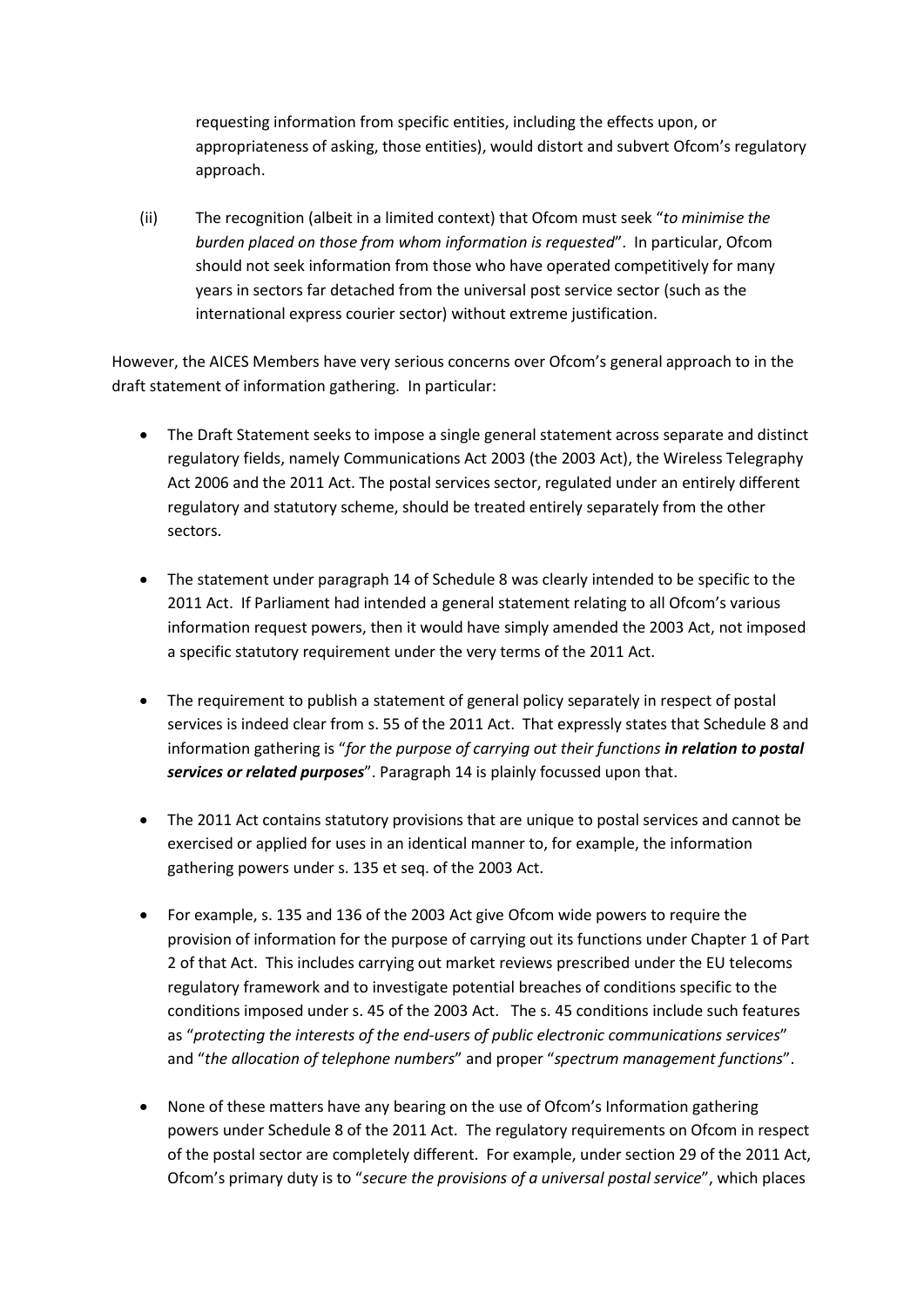an entirely different regulatory duty on Ofcom to that in the Electronic Communications sector.

- Ofcom's attempt therefore to set out a generalised statement applying across a number of wholly different scenarios in entirely different sectors, governed by entirely different statutes is completely inappropriate. As only one further brief illustration, Ofcom refers in paragraph 6 of Section 3 of the Consultation document to the statement applying "*when we are exercising …. dispute resolution functions*". However it is clear from paragraph 14 of Schedule 8 to the 2011 Act that the required statement does not apply to dispute resolution (which is dealt with in an entirely separate Schedule to the 2011 Act).
- Further, it is quite clear from paragraph 14 of Schedule 8 to the 2011 Act that Parliament intended Ofcom to publish a specific statement of general policy in respect of both (i) the exercise of Ofcom's powers under paragraphs 1 and 3 of Schedule 14 and (ii) the uses to which Ofcom proposed to put the information so obtained.
- Parliament plainly did not anticipate a mere re-statement of what the Act already indicates under paragraphs 1 and 3 of Schedule 8, otherwise there would have been no need to include a specific requirement for Ofcom to publish a statement under paragraph 14.
- In respect of "*the uses to which Ofcom proposed to put the information so obtained*", simply listing out the statutory provisions of the 2011 Act in Annex 7 and then adding in paragraph 13 of Section 3 of the Consultation "*The uses to which Ofcom will put information obtained under the relevant provisions of the 2003, 2006 and 2011 Acts follow from the purpose or purposes for which that information was obtained*", cannot reflect the type of statement Parliament intended Ofcom to provide in respect of information requested under the 2011 Act.
- Likewise, although Ofcom has given some detail about the "*procedure*" by which it may request information (though without any specific distinction between the respective Acts with their different statutory frameworks), there is no attempt to set out the parameters by which Ofcom will exercise the powers and so cannot reflect a "*general policy with respect to ….. the exercise of Ofcom's powers under paragraph 1 or 3*". For example:
	- o In light of s. 29 of the 2011 Act, it must be more proportionate to request information which directly relates to the services that a universal service provides, rather than other sectors which are already competitive and do not need intrusive regulation. However, the Draft Statement makes no attempt to set out Ofcom's framework relating to this important distinction;
	- o Under paragraph 1(2)(c) of Schedule 8 to the 2011 Act information may be requested from non-regulated parties. However, the Draft Statement fails to draw any distinction between information requests made of regulated entities and such non-regulated parties.